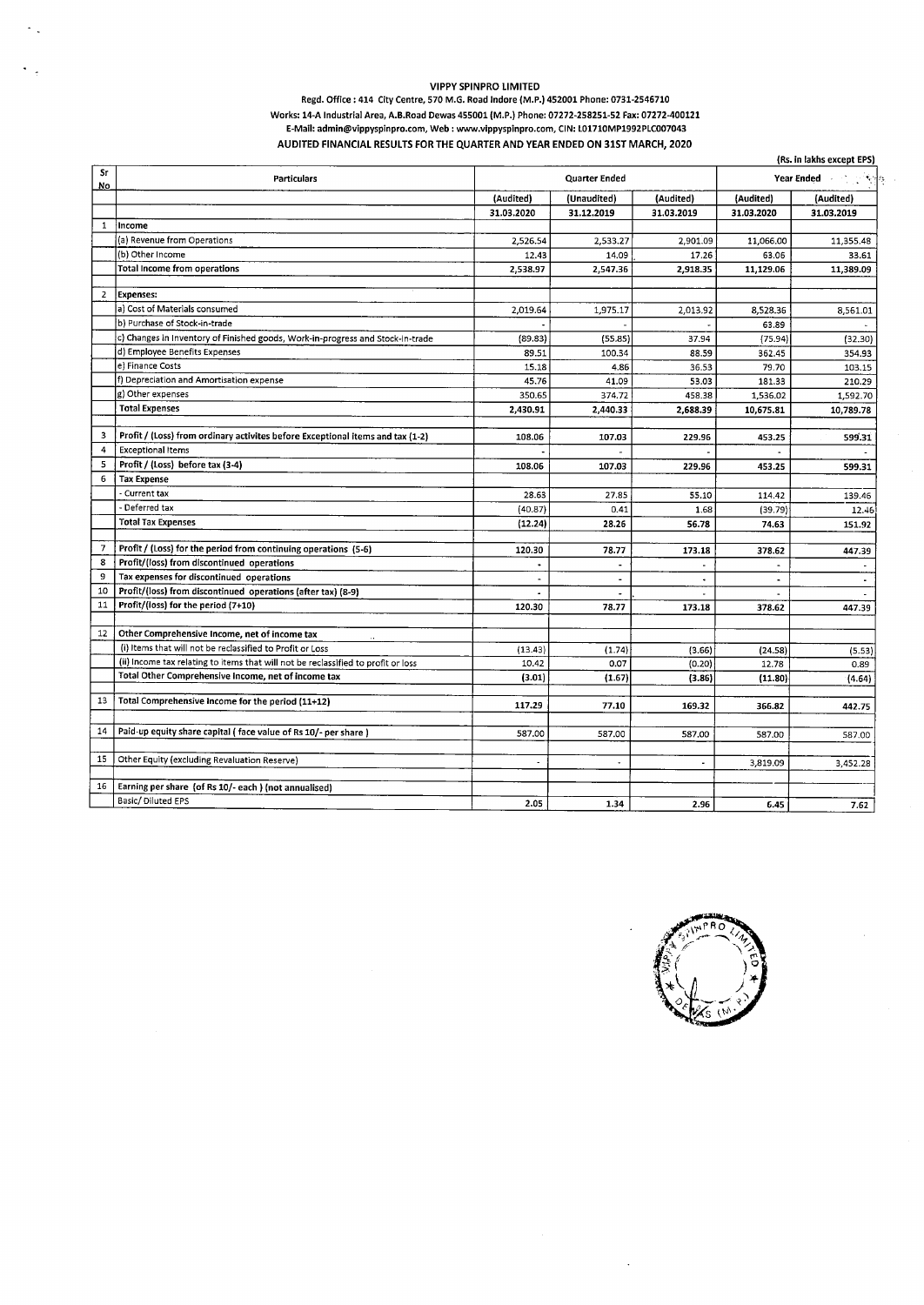| STATEMENT OF ASSETS AND LIABILITIES AS AT 31ST MARCH 2020 |                                                                                           |                 |                                   |  |
|-----------------------------------------------------------|-------------------------------------------------------------------------------------------|-----------------|-----------------------------------|--|
|                                                           | <b>PARTICULARS</b>                                                                        | 2020            | As at 31st March As at 31st March |  |
|                                                           |                                                                                           | Audited         | 2019<br>Audited                   |  |
| Α                                                         | <b>ASSETS</b>                                                                             |                 |                                   |  |
|                                                           |                                                                                           |                 |                                   |  |
|                                                           | Non - Current Assets<br>$\bar{\tau}$                                                      |                 |                                   |  |
|                                                           | (a) Property, Plant and Equipment                                                         | 1,256.61        | 1,482.61                          |  |
| (b)                                                       | Capital work - in - progress                                                              |                 | 9.95                              |  |
| (c)                                                       | Investment Property<br>Financial assets                                                   | 5.03            | $\sim$                            |  |
| (d)                                                       | (i) Investments                                                                           |                 |                                   |  |
|                                                           | (ii) Loans                                                                                | 22.52           | 42.45                             |  |
|                                                           | (iii) Other financial assets                                                              | 71.12<br>24.51  | 54.15<br>23.12                    |  |
|                                                           | (e) Other non - current assets                                                            | 0.18            | 14.43                             |  |
|                                                           |                                                                                           |                 |                                   |  |
|                                                           | Sub-Total - Non - Current Assets                                                          | 1,379.97        | 1,626.71                          |  |
|                                                           |                                                                                           |                 |                                   |  |
|                                                           | <b>Current Assets</b>                                                                     |                 |                                   |  |
| (a)                                                       | Inventories                                                                               | 2,212.71        | 2,956.52                          |  |
| (b)                                                       | Financial assets                                                                          |                 |                                   |  |
|                                                           | (i) Trade receivables                                                                     | 2,067.72        | 1,788.79                          |  |
|                                                           | (ii) Cash and cash equivalents                                                            | 16.05           | 3.01                              |  |
| (c)                                                       | (iii) Other financial assets<br>Other current assets                                      | 1.38            | 219.64                            |  |
|                                                           |                                                                                           | 156.89          | 272.09                            |  |
|                                                           | Sub-total - Current Assets                                                                |                 |                                   |  |
|                                                           |                                                                                           | 4,454.75        | 5,240.05                          |  |
|                                                           | TOTAL- ASSETS                                                                             | 5,834.72        | 6,866.76                          |  |
|                                                           |                                                                                           |                 |                                   |  |
| в                                                         | <b>EQUITY AND LIABILITIES</b>                                                             |                 |                                   |  |
|                                                           |                                                                                           |                 |                                   |  |
|                                                           | <b>EQUITY</b>                                                                             |                 |                                   |  |
|                                                           | (a) Equity share capital                                                                  | 587.00          | 587.00                            |  |
|                                                           | (b) Other Equity                                                                          | 3,819.09        | 3,452.28                          |  |
|                                                           | TOTAL-EQUITY                                                                              | 4,406.09        | 4,039.28                          |  |
|                                                           | LIABILITIES                                                                               |                 |                                   |  |
|                                                           |                                                                                           |                 |                                   |  |
| 1                                                         | Non Current Liabilities                                                                   |                 |                                   |  |
|                                                           | (a) Financial Liabilities -                                                               |                 |                                   |  |
|                                                           | (i) Borrowings                                                                            | 90.00           | 162.00                            |  |
|                                                           | (b) Provisions                                                                            |                 | 3.21                              |  |
|                                                           | (c) Deferred tax liabilities (Net)                                                        | 113.86          | 166.42                            |  |
|                                                           | Sub-total - Non- Current Liabilities                                                      | 203.86          | 331.63                            |  |
|                                                           |                                                                                           |                 |                                   |  |
| $\mathbf{2}$                                              | Current liabilities                                                                       |                 |                                   |  |
|                                                           | (a) Financial Liabilities<br>(i) Borrowings                                               |                 |                                   |  |
|                                                           | (ii) Trade payables                                                                       | 690.16          | 1,770.76                          |  |
|                                                           | A. Total Outstanding dues of micro enterprises and small enterprises                      |                 |                                   |  |
|                                                           | B. Total Outstanding dues of creditors other than micro enterprises and small enterprises | 34.81           | 91.83                             |  |
|                                                           | (iii) Other financial liabilities                                                         | 65.59<br>383.26 | 170.71<br>396.75                  |  |
| (b)                                                       | Other current liabilities                                                                 | 18.15           | 21.02                             |  |
| (c)                                                       | Provisions                                                                                | 32.46           | 31.74                             |  |
| (d)                                                       | Current tax liabilities (Net)                                                             | 0.33            | 13.04                             |  |
|                                                           | Sub- total - Current Liabilities                                                          | 1,224.77        | 2,495.85                          |  |
|                                                           |                                                                                           |                 |                                   |  |
|                                                           | <b>TOTAL-LIABILITIES</b>                                                                  | 1,428.63        | 2,827.48                          |  |
|                                                           | TOTAL- EQUITY AND LIABILITIES                                                             |                 |                                   |  |
|                                                           |                                                                                           | 5,834.72        | 6,866.76                          |  |

 $\bar{z}$ 

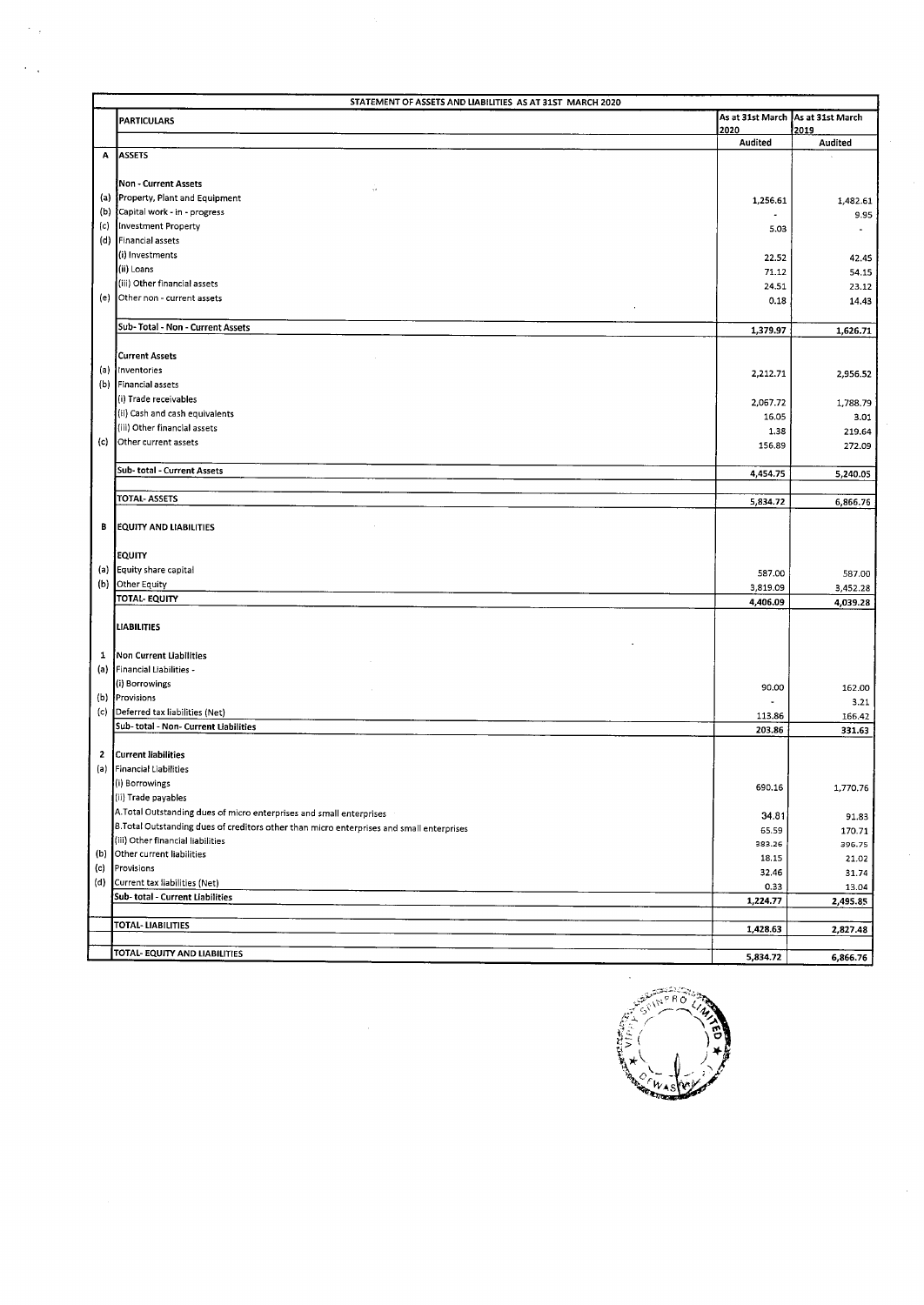## CASH FLOW STATEMENT FOR THE YEAR ENDED 31ST MARCH, 2020

 $\mathbb{Z}_2$ 

 $\ddot{\phantom{0}}$ 

|     | Particulars                                                      | For the year ended |            |
|-----|------------------------------------------------------------------|--------------------|------------|
|     |                                                                  | 31.3.2020          | 31.03.2019 |
|     |                                                                  | (Audited)          | (Audited)  |
| la. | CASH FLOW FROM OPERATING ACTIVITIES:                             |                    |            |
|     | Profit before income tax                                         | 453.25             | 599.31     |
|     | Adjustments for                                                  |                    |            |
|     | Depreciation and amortisation expense                            | 181.33             | 210.30     |
|     | Loss/(Profit) on sale of Fixed Assets                            |                    | (0.64)     |
|     | <b>Financial Charges</b>                                         | 79.70              | 103.15     |
|     | Interest Income                                                  | (50.16)            | (27.78)    |
|     | Prior period Adjustment                                          | 0.09               | 0.54       |
|     | Reclassification of remeasurement of employee benefits           | (4.65)             | (2.34)     |
|     |                                                                  |                    |            |
|     | Operating Profit before working capital changes                  | 659.56             | 882.54     |
|     | Adjustment for working capital changes:                          |                    |            |
|     | (Decrease)/Increase in Trade payables and other Liabilities      | (177.96)           | 339.34     |
|     | (Increase)/Decrease in Inventories                               | 743.80             | (708.42)   |
|     | (Increase) in Trade Receivable                                   | (278.93)           | (489.86)   |
|     | (Increase) in Financial and Other Assets                         | 329.36             | 54.55      |
|     |                                                                  |                    |            |
|     | Cash generated from operations                                   | 1275.83            | 78.15      |
|     | Income taxes paid                                                | 127.21             | 131.43     |
|     | Net cash inflow from operating activities                        | 1148.62            | (53.28)    |
| IB. | CASH FLOW FROM INVESTING ACTIVITIES:                             |                    |            |
|     | Payments for property, plant and equipment                       | (19.23)            | (110.22)   |
|     | Proceeds from sale of property, plant and equipment              | 68.81              | 6.55       |
|     | Interest received                                                | 50.16              | 27.78      |
|     | Net cash outflow from investing activities                       | 99.74              | (75.89)    |
| lc. | <b>CASH FLOW FROM FINANCING ACTIVITIES:</b>                      |                    |            |
|     | Proceeds from borrowings                                         | (1,080.60)         | 325.05     |
|     | Repayment of borrowings                                          | (75.02)            | (95.35)    |
|     | Interest paid                                                    | (79.70)            | (103.14)   |
|     | Dividends paid to company's shareholders                         |                    |            |
|     | Net cash inflow (outflow) from financing activities              | (1, 235.32)        | 126.56     |
|     | Net increase (decrease) in cash and cash equivalents             | 13.04              | (2.61)     |
|     | Cash and cash equivalents at the beginning of the financial year | 3.01               | 5.62       |
|     | Cash and cash equivalents at the end of the year                 | 16.05              | 3.01       |



 $\ddot{\phantom{a}}$